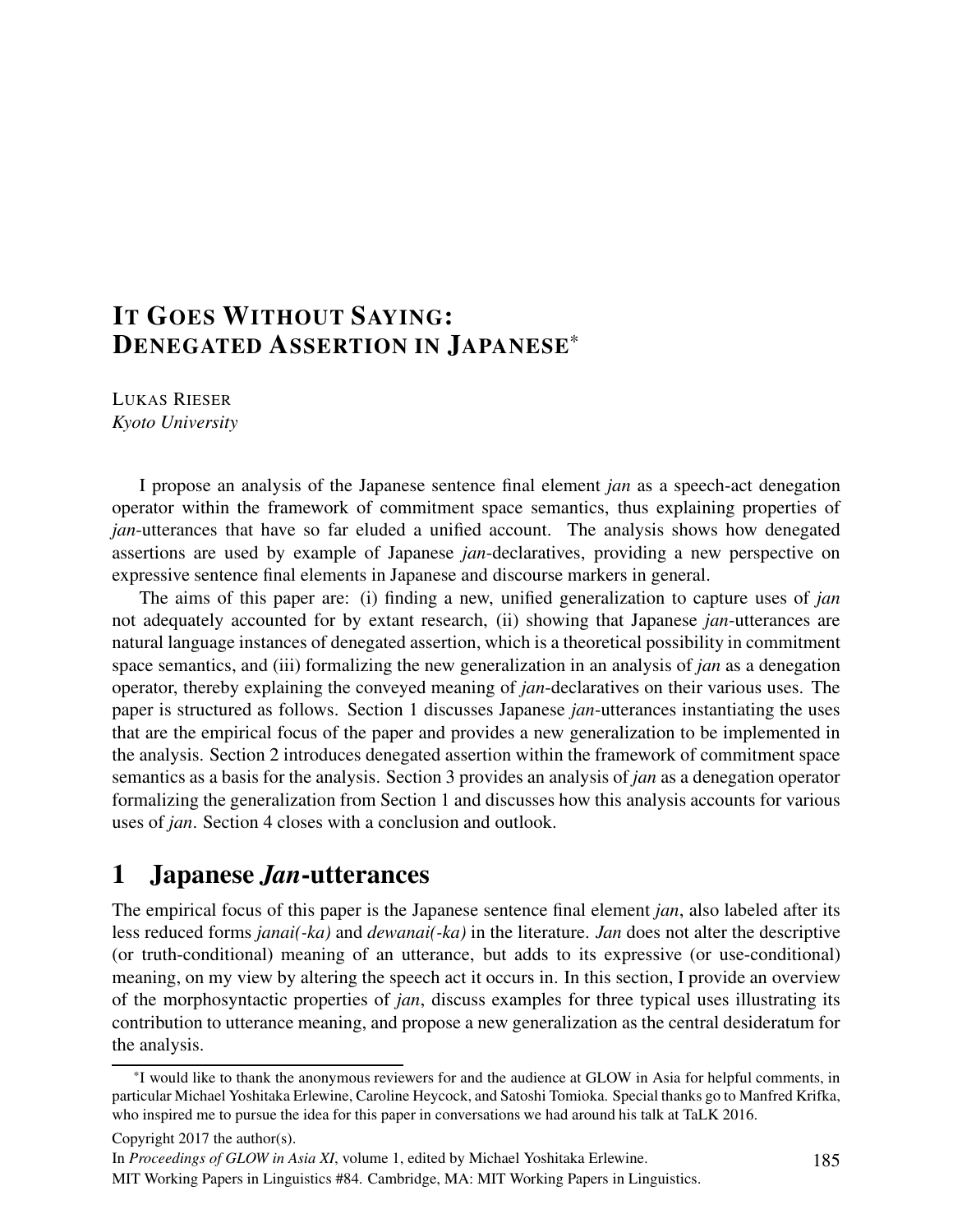### 1.1 The Morphosyntax of *Jan*

Morphologically, *jan* is a reduction of a string consisting of a negated copula *dewanai* and a question marker *ka*, which tends to be dropped with the most reduced copula form *jan* and is optional with less reduced forms. The process of reduction is not purely diachronic, but synchronically fully reconstructible, as evidenced by the availability of all forms shown in (1).

| $(1)$ dewanai $(-ka) >$ janai | $(-ka)$ > jan |     |
|-------------------------------|---------------|-----|
| COP.NEG INT                   | COP.NEG INT   | jan |

Both the forms *dewanai* and *janai* are also used as the negated copula, while *jan* is unambiguously the expressive sentence final element of interest here. While there is considerable variety in register, dialect, and sociolect as to which form is used, I limit the empirical scope to utterances with *jan* and without interrogative *ka* to disambiguate towards the sentence final element.

The strings *dewanai-ka* and *janai-ka* also occur in polar interrogatives with outer negation and final falling intonation conveying (weak) speaker assumptions. These can be distinguished from *jan* as they, just as the negated copula, require intervention of a (morphologically nominal) complementizer *no* when following a tense morpheme, while *jan* and its less reduced forms can directly follow tense. This contrast is illustrated below, where in (2) and (4), the complementizer *no* (or its reduced form *n*) is mandatory, in contrast with (3) and (5).<sup>1</sup>

- (2) Jon-ga ku-ru PN-NOM come-NPST COMP COP.NEG-INT \*(no) dewanai-ka. "Maybe John is coming." (3) Jon-ga ku-ru dewanai-ka. (4) Jon-ga ku-ru PN-NOM come-NPST COMP COP.NEG \*(n) janai. "It's not John that is coming." (5) Jon-ga ku-ru jan(ai).
- PN-NOM come-NPST *jan*-INT "Isn't John coming."
- PN-NOM come-NPST *jan* "John is coming *jan*."

(2) is a polar interrogative with outer negation conveying an assumption of the speaker, while (3), where the negated copula directly follows tense, is an instance of non-reduced *jan*. The salient interpretation of (3) is a confirmation request reading on which the speaker seeks to confirm the truth of the prejacent with the addressee, similar to the English falling interrogative paraphrase. Next, negation in (4) is propositional in contrast with both (2) and (3), and typically targets a constituent within the clause headed by the scope-adjusting complementizer, like "John" in the English paraphrase.

The empirical focus this paper are utterances like (5), where *no* is not mandatory, reduction to *jan* is possible, and *ka* is dropped. As the English paraphrase suggests, *jan*-declaratives like (5) are close in communicative effect to assertion with some expressive meaning added by *jan*. I will claim that they are, in fact, denegated assertions, with uses distinct from confirmation requests with *dewanai-ka* like (3). Thus, while *jan* is (at least diachronically) related to outer negation in polar interrogatives, it is morphosyntactically and semantically distinguishable from them as well as from its less reduced forms.

<sup>&</sup>lt;sup>1</sup>It should be noted that *no* can also be added to (3) and (5). In such cases, *no* does not function as a sentencestructuring (or scope-adjusting) complementizer, but as a speech-act modifying particle contributing to the expressive meaning of the utterance — see Rieser (2017a) for discussion and analysis.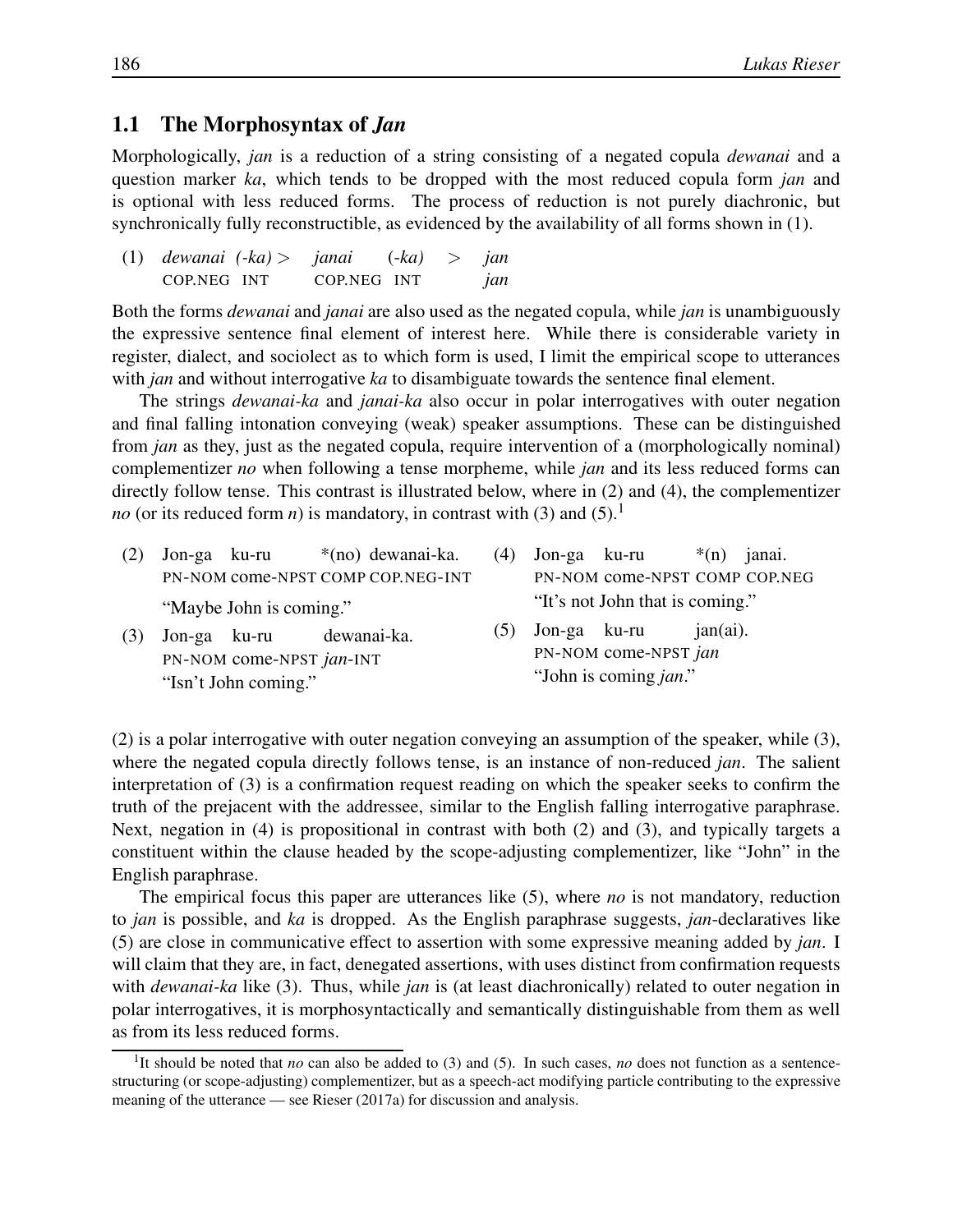## 1.2 Uses of *Jan*

The function of *jan* has often been discussed along with other markers of confirmation requests such as *daroo* and the particle combination *yo-ne* in the Japanese descriptive literature without differentiating *jan* from less reduced forms like *dewanai-ka* in (3), thus effectively reducing all uses of *jan* to confirmation requests. Below, I discuss examples for three typical uses of *jan*-declaratives I take to be unambiguously distinct from confirmation requests: the noticing use, the confirming use, and the reminding use. Examples for the first two are adapted from Hasunuma (1995), who provides them as cases where out of the confirmation request markers *janai*(-*ka*), *daroo*, and *yo-ne*, only *janai*(-*ka*) can be used.

## 1.2.1 The Noticing Use

The example in (6) illustrates the noticing use of *jan*-declaratives on which they convey speaker surprise over an observed fact denoted by the prejacent. They are potentially soliloquous utterances in that they do not require the presence of an addressee to be felicitously uttered.

(*Scenario:* S is opening a box.)

(6) S: Nan da, karappo jan. what COP empty *jan* "What's that, it's empty *jan*."

This is an exclamative utterance in the sense that what is informative about it is the speaker's attitude of surprise, whereas the fact that the box is empty can be observed in the utterance situation. This is not the case on an information-transmitting reading brought out by an alternative scenario in which the speaker opens the box and, upon noticing that it is empty, calls out to the addressee to convey this information. In such a scenario, bare assertion would be the unmarked option, and adding *jan* convey that the speaker assumes the addressee already knows that the box is empty. This notifying use of *jan*-declaratives is close to the reminding use discussed below.

What the soliloquous version of the utterance as shown in (6) thus conveys is that the speaker has noticed the state of affairs denoted by the prejacent — hence the "noticing" use — and that this observation is (somewhat) surprising. However, the noticing *jan*-declarative does not seek to update the common ground in the way that an information-transmitting assertion of the prejacent would, and does not convey that the prejacent is common knowledge of the participants like a notifying *jan*-declarative would.

## 1.2.2 The Confirming Use

Next, (8) shows an example of the confirming use of *jan*-declaratives. The utterance conveys agreement of the speaker in reaction to a confirmation request uttered by the addressee.

(*Scenario:* A is trying on a jacket.)

- (7) A: This jacket is lovely *daroo*.
- (8) S: Un, nakanaka niat-teru *jan*. yes pretty suit-PROG *jan* "Yeah, suits you pretty well *jan*."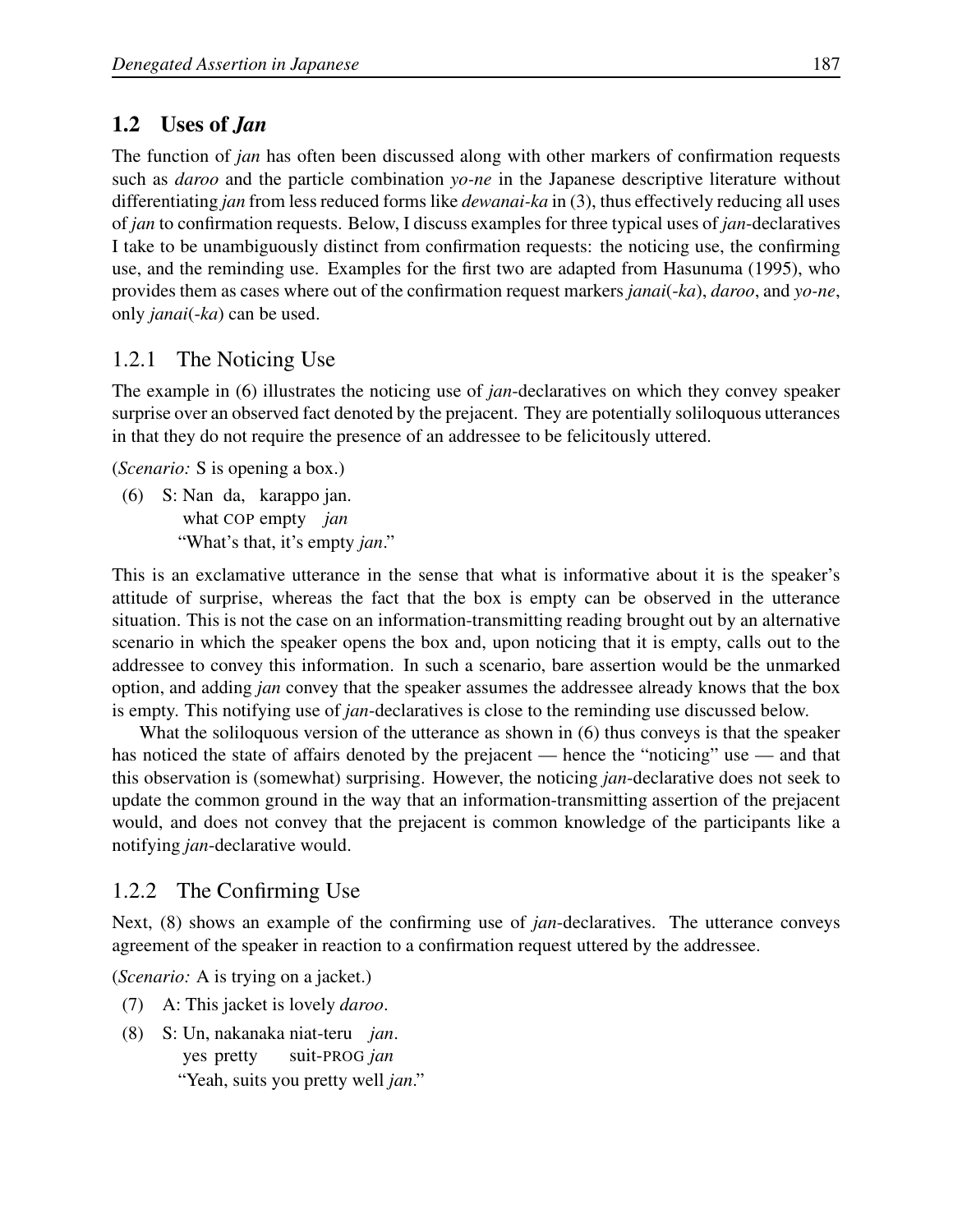In contrast with the noticing use of *jan* in (6), (8) does not convey surprise of the speaker over an observed fact, and is not a soliloquous utterance. Rather, the *jan*-declarative signals compliance with the confirmation request uttered by the addressee in  $(7)$  — hence the "confirming" use. While the utterance would be felicitous without *jan*, adding it conveys a speaker assumption that the addressee is already aware of the speaker's compliance. In this sense, confirming *jan*-declaratives do not only confirm the truth of the prejacent, but also that it is already part of the common ground.

### 1.2.3 The Reminding Use

An example illustrating the reminding use of *jan*-declaratives is shown in (10). In contrast with the noticing and the confirming uses, the prejacent is neither an observed fact nor a proposition set up for addition to the common ground by the addressee, but rather a previously established fact.

(*Scenario:* S and A are at a restaurant.)

- (9) A: "Why did this come?"
- (10) S: Kimi-ga tanon-da jan. you-NOM order-PST *jan* "You ordered it *jan*."

In reaction to (9), which suggests that A forgot about the prejacent of the *jan*-declarative, (10) is uttered to remind the addressee of it — hence the "reminding" use. While confirmation requests can be used for such reminders as well, underlining that *jan*-declaratives on their reminding use are close in function to them, S's utterance does not require a reaction from the addressee like a confirmation request would — that is, the status of the prejacent as part of the common ground is not under discussion. Rather, the prejacent is simply presented as common knowledge that the addressee appears to not be considering.

### 1.3 Generalizations on the Contribution of *Jan*

From the observations so far, I conclude that *jan* has fully developed to an expressive sentence final element the contribution of which can not be reduced to a use of *janai*(-*ka*) confirmation requests. Therefore, an independent analysis of *jan*-declaratives is warranted. As the basis for such an analysis, I suggest a new generalization after showing that extant generalizations do not adequately account for the uses of *jan* discussed above by three examples from previous research.

### 1.3.1 Extant Generalizations

Extant generalizations account for *dewanai*(-*ka*) / *janai*(-*ka*) utterances like (3) and connections to other markers of confirmation requests. However, they can only partially account *jan*'s uses, as the following three generalizations from the literature exemplify.<sup>2</sup>

Hasunuma (1995) claims that only *janai-ka*, but no other markers of confirmation requests can be used when the utterance is exclamative in the sense of conveying that the speaker has made a new observation in the utterance situation. This view is compatible with the noticing use of *jan*, on which I take it to convey semantic mirativity in the sense of Rett (2011). However, the confirming

<sup>2</sup> It must be stressed that the authors quoted below do not differentiate between *janai-ka* and *jan* as a sentence final expressive element, thus do not aim to reach independent generalizations on the latter.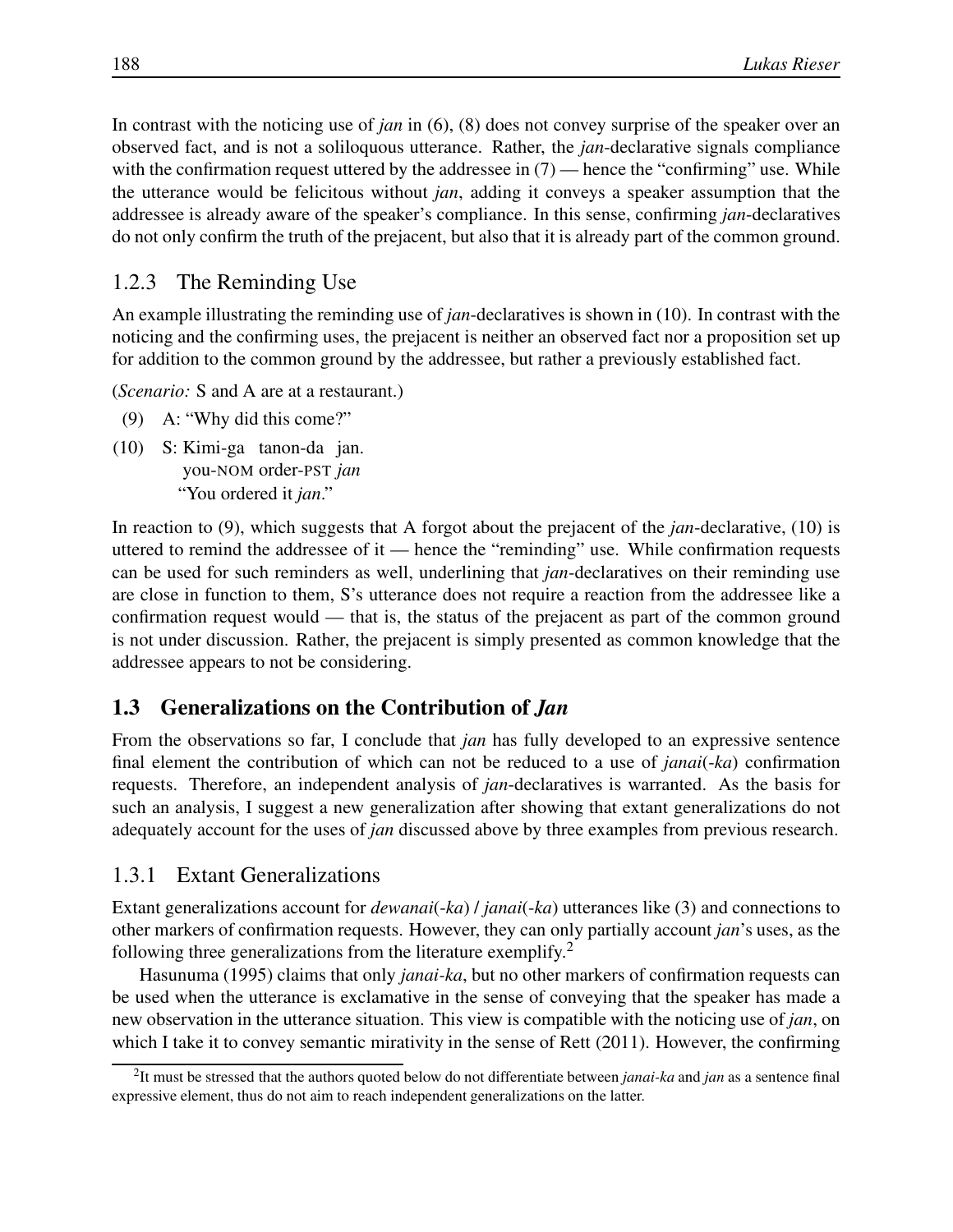use is not necessarily mirative, and the reminding use is neither mirative, nor does it convey that the speaker has just observed the prejacent.

Adachi (1999) proposes that *janai-ka* marks shared information, which I take to mean a shared belief of the participants. This view applies most straightforwardly to the reminding case, in which the speaker marks the proposition as common knowledge. As for the noticing use, while an observation made by all participants can be a shared belief, noticing *jan*-utterances are potentially soliloquous, which poses a problem for this generalization. Regarding confirming *jan*-utterances, while (8) does convey that the speaker deems the prejacent somehow apparent, it seems that there would essentially be no point in the exchange if the prejacent of S's utterance were already a shared belief to begin with. Also, there are cases which I will discuss after the analysis is in place (*cf.*section 3.3) which show that *jan* can be licensed by speaker commitment to a prejacent the addressee apparently deems false, suggesting that shared belief is too simple a generalization.

Miyazaki (2002), based on the assumption that *janai-ka* has developed from polar interrogatives with outer negation expressing speaker assumption like (2), proposes that these, but not *janai-ka*, convey that the speaker is unsure about the prejacent, while both introduce a proposition in contrast with the context. This suggests a possible generalization that *jan* introduces a proposition that is contrary to expectations, or potentially controversial etc. This is a good fit for the noticing use, where there is contrast between the observed state of affairs and the speaker's expectation, and could potentially be adapted to the reminding use indicating an apparent discrepancy between common knowledge and and addressee belief, but fails to account for the confirming use, where there is no sign of contrast.

The table below summarizes how generalizations from the literature on *janai-ka* fare in accounting for the uses of *jan* as a sentence final expressive element in declaratives.

|                        |     | noticing confirming reminding |       |
|------------------------|-----|-------------------------------|-------|
| mirative / exclamative | OK. |                               | NΩ    |
| shared belief          |     |                               | I ) K |
| contextual contrast    | OK) | NΩ                            |       |

## 1.3.2 A New Generalization

As none of the extant generalizations can capture all three uses of *jan* discussed above, I suggest a new generalization based on the following observation. All three uses of *jan*-declaratives with a prejacent  $\varphi$  have in common that they do not introduce  $\varphi$  to the discourse — rather, the utterance situations suggest that  $\varphi$  has come up in the following ways.

- On the noticing use,  $\varphi$  is an observed fact.
- On the confirming use,  $\varphi$  is introduced via a confirmation request.
- On the reminding use,  $\varphi$  is common knowledge.

As a paraphrase for what the three uses to be accounted for have in common, I suggest "It goes without saying that  $\varphi$ ", reflecting the generalization that *jan* signals that the utterance is, in one way or another, redundant, or not informative in the way that assertions typically are, as the status of the prejacent is already as if it had been asserted (and accepted by all participants). Based on this new generalization, I formulate the desideratum in (11) for the formal analysis to be developed.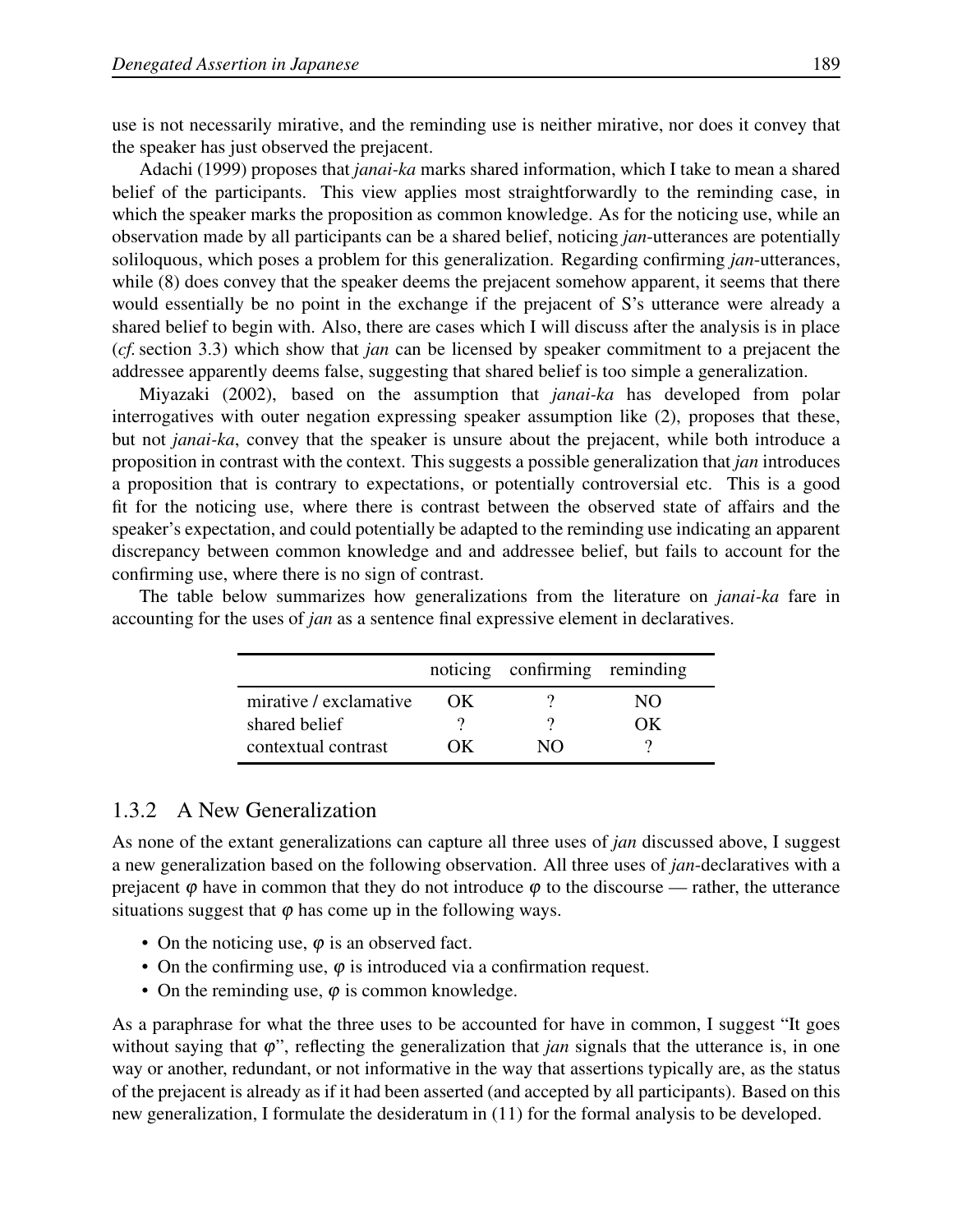(11) Desideratum: Capture the contribution of *jan* to assertions as in the following paraphrase: the prejacent is good as asserted (and accepted), as far as the speaker is concerned.

Before introducing the formal framework and providing the analysis proper, I give a brief preview of how the analysis satisfies this desideratum.

In commitment space semantics, denegated assertions have been assumed to occur in denegation requests to account for polar questions with outer negation. If denegation requests exist, it is a straightforward assumption that denegated assertions do, too. I will claim that *jan*-utterances are denegated assertions, an analysis which I will show to satisfy the desideratum in (11) and account for the three uses of *jan* as follows.

On the noticing use, the prejacent is an observed fact, which, provided the utterance is soliloquous and hence not information-transmitting, means that the prejacent is already accepted. Therefore, asserting it would be redundant, which *jan* indicates. In the confirming case, the addressee sets up the prejacent for acceptance as a shared commitment, and the *jan*-utterance indicates that the speaker has complied. While the source of the prejacent as part of the common ground thus differs in the noticing and the confirming case, *jan* signals that it is a mutually accepted proposition. In *jan*-reminders, the speaker considers the prejacent to be common knowledge, which straightforwardly makes it an accepted proposition as marked by *jan*. However, the need to remind the addressee suggests the prejacent is potentially no longer mutually accepted. On my analysis, previous speaker commitment is sufficient to license *jan*, even when the addressee does not share this commitment, as suggested by ". . . as far as the speaker is concerned" in the paraphrase.

## 2 Commitment Space Semantics

Commitment space semantics (CSS), as put forward in Cohen and Krifka (2014), Krifka (2015), and Krifka (2017), see also references therein, is a framework modeling the effect that utterances have on admissible continuations of the discourse. The framework relies on the basic assumption, as defended by Brandom (1983) among others, that assertions commit their speaker to their prejacent, without reference to belief. For the current analysis, CSS is a suitable framework as it makes it possible to formalize the generalization proposed in (11) in terms of denegated assertion.

### 2.1 Commitments in CSS

In CSS, discourse is modeled as a commitment space, which is a set of commitment states, which are in turn sets of commitments. I define these notions below, before moving on to discourse moves constituted by speech acts.

#### 2.1.1 Commitment States

The basic building blocks of the discourse model in CSS are *commitment states* (written *c*), which contain the commitments of the discourse participants.<sup>3</sup> Commitment states are similar to a common ground in the sense of, for instance, Stalnaker (2002), in that they inform which propositions individual participants have accepted, and which propositions are accepted by both participants. I will use the following notations for individual and shared commitments.<sup>4</sup>

 $3$ For simplicity, I will assume there are two participants, S(peaker) and A(ddressee).

<sup>&</sup>lt;sup>4</sup>The symbol ⊢ for commitment is used following Krifka (2017).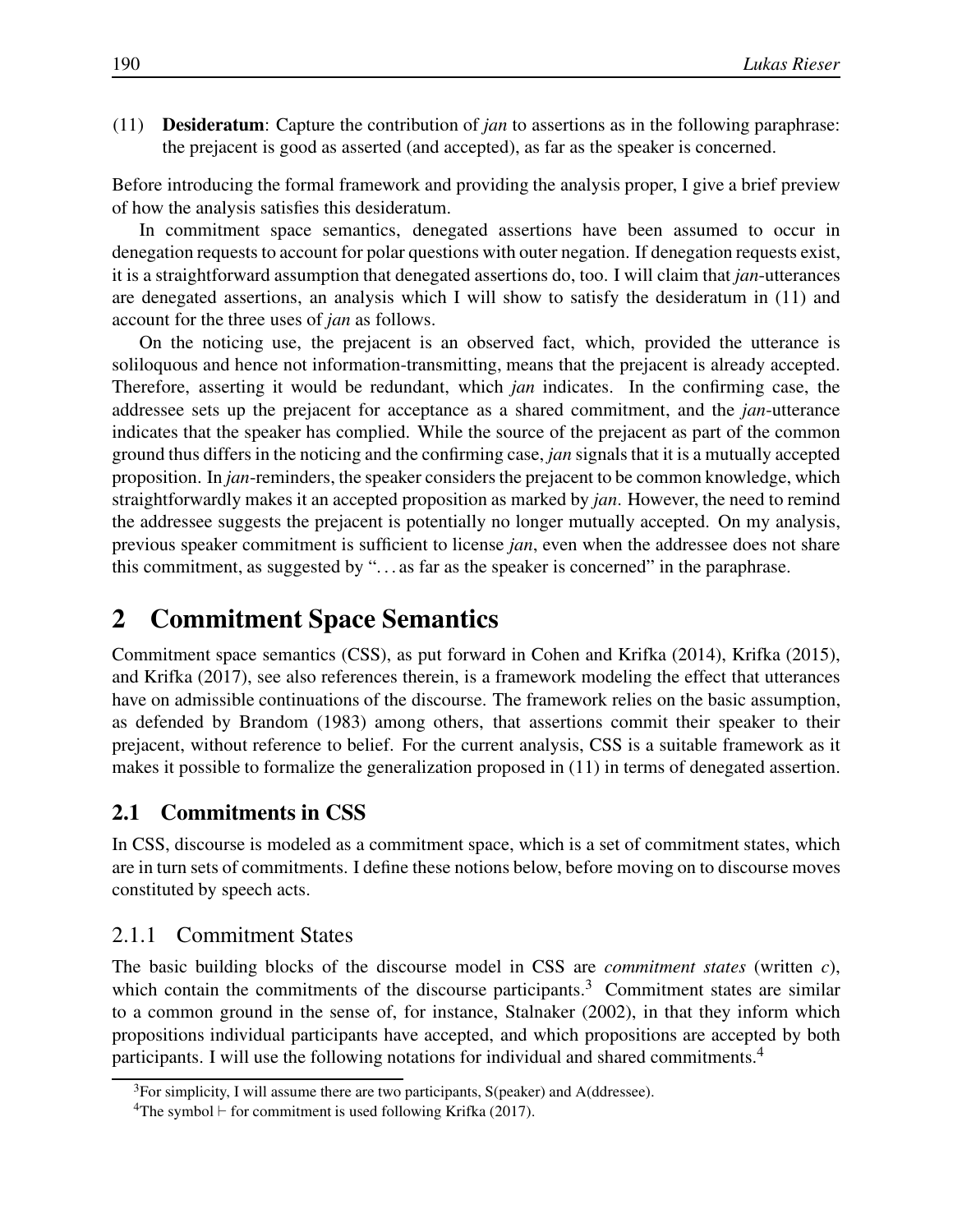- (12) *S* ⊢  $\varphi \in c$  : the speaker is committed to  $\varphi$  at *c*.
- (13) *A*  $\vdash \varphi \in c$ : the addressee is committed to  $\varphi$  at *c*.
- (14)  $\varphi \in c$ : both participants (S and A) are committed to  $\varphi$  at *c*.

In a possible departure from the framework as originally proposed, but crucial for the analysis of *jan*, I assume that propositions can become shared commitments not only by linguistic means, *i.e.* not only by assertion and subsequent acceptance. Thus, I write  $\varphi \in c$  not only as a shorthand for both speaker and addressee commitment, but also to mean that a proposition is mutually accepted as it has been observed by all participants, or as it is general (world) knowledge etc.

## 2.1.2 The Commitment Space

Discourse is modeled as a *commitment space* (written *C*), a set of commitment states that can be thought of as a map of admissible continuations. *C* has a *root commitment state* (written  $\sqrt{C}$ ), which is defined as the intersection of all commitment states in *C*, that is, the set of actual commitments at a given stage in the discourse, all other commitment states in *C* being possible future continuations. The commitment states representing future continuations are connected to the root commitment state by speech acts constituting admissible discourse moves. For space, I do not introduce *commitment space delevopments* here, which are a record of previous discourse moves in CSS, as they are not required to illustrate the analysis of *jan* I will propose.

## 2.2 Discourse Moves in CSS

Commitment spaces can be changed by speech acts like assertion adding commitments to the root commitment state. In addition to such *committing speech acts*, there are *meta speech acts*, which restrict admissible subsequent moves without altering the root commitment state. In this section, I first discuss assertion as the basic committing speech act, followed by two types of meta speech acts. The first type are *request speech acts*, by which the speaker restricts the addressee's subsequent move, the second type *denegated speech acts*, which restrict the subsequent move to *all but* the speech act denegated.

## 2.2.1 Committing Speech Acts

Committing speech acts change the root commitment state  $\sqrt{C}$  by adding new commitment. Update of commitment space  $C$  with a committing speech act  $\mathfrak A$  is shown in (15).

(15) 
$$
C + \mathfrak{A} = \{c \in C \mid [\sqrt{C} + \mathfrak{A}] \subseteq c\}
$$

The basic committing speech act is assertion. When a participant asserts a proposition, an according commitment is added to the root commitment state. (16) shows update of commitment space *C* by assertion of  $\varphi$  by S, which adds commitment of S to  $\varphi$  (written as  $S \vdash \varphi$ ) to the root commitment state  $\sqrt{C}$ .

(16)  $C + ASBERT_S(\varphi) = \{c \in C \mid [\sqrt{C} + S \vdash \varphi] \subseteq c\}$ 

This states that assertion adds  $S \vdash \varphi$  to  $\sqrt{C}$ , which yields a new root commitment state for *C* as all commitment states  $c \in C$  must then contain  $S \vdash \varphi$ . Note that  $\varphi \in \sqrt{C}$  does not follow automatically, but requires the addressee to agree, or at least not disagree, with addition of  $\varphi$  to  $\sqrt{C}$ .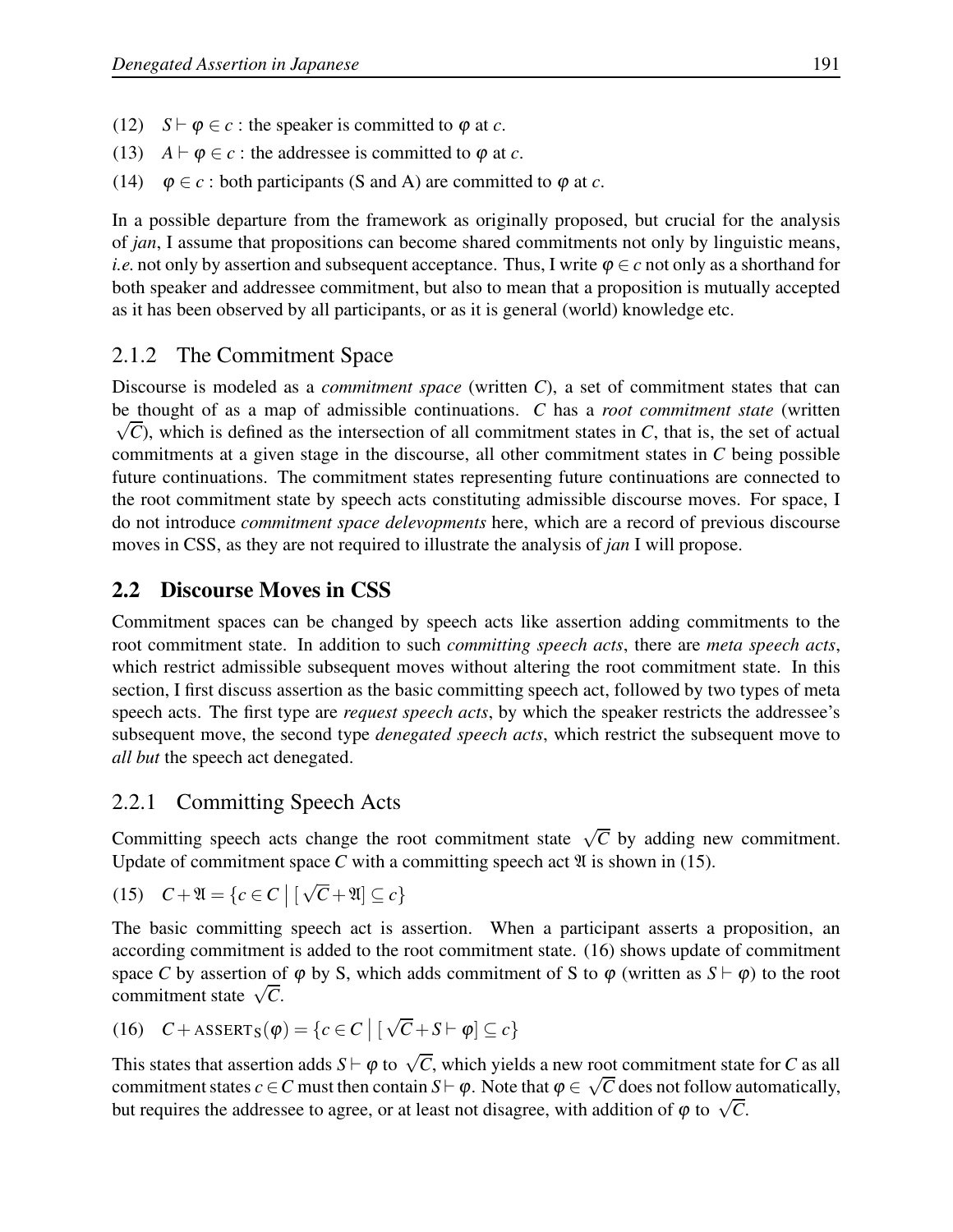As for which committing discourse moves are admissible, I follow Krifka (2015, 2017) assuming the two pragmatic constraints on assertion given below (labels and paraphrases my own).

- (17) No redundancy: do not add extant commitments, or commitments entailed by them.
- (18) Consistency: avoid (blatantly) contradictory updates that would lead to inconsistencies.

The redundancy constraint is particularly important for the present analysis, as I take the conventional function of *jan* to be avoiding its violation. It should be noted that redundancy not only constrains addition to the common ground, but also commitments of either participant,  $\sqrt{C}$  holds. *i.e.*(17) militates against redundant commitment by either participant regardless of whether  $\varphi \in$ 

### 2.2.2 Meta Speech Acts and Denegations

Meta speech acts are defined as those speech acts which constrain future continuations of the discourse, *i.e.* constrain which subsequent moves are felicitous, without altering the root commitment state. All interrogative speech acts are meta speech acts. For instance, neutral polar questions are request speech acts constraining the addressee's subsequent move to committing to the prejacent or committing to its negation. Biased polar questions, on the other hand, constrain the addressee's subsequent move only to committing to the prejacent, as shown below.

(19) 
$$
C + \text{REQUEST}_S(\text{ASSERT}_A(\varphi)) = \{ \sqrt{C} \} \cup \{ c \in C \mid [\sqrt{C} + A \vdash \varphi] \subseteq c \}
$$

(19) shows how a request for assertion, originated by S and directed at A, changes the commitment space by only allowing continuations which commit the addressee to  $\varphi$ . As a meta speech act, the request does not commit the addressee to the prejacent by altering  $\sqrt{C}$ , so that the addressee can also reject the speaker's move and choose to not assert the prejacent.

The second kind of meta speech act relevant for the analysis are denegated speech acts. (20) shows update of a commitment space *C* with  $\sim$ l, the denegation of a committing speech act l.

$$
(20) \quad C + \sim \mathfrak{A} = C - [C + \mathfrak{A}]
$$

This means denegation of  $\mathfrak A$  in a commitment space  $C$  admits only continuations in which speech act  $\mathfrak A$  is *not* performed, but does not alter the root commitment state. Denegated assertion of  $\varphi$  thus means that the admissible continuations are the complement set of those resulting of assertion of  $\varphi$ , as shown in (22), alongside non-denegated assertion in (21) repeated from (16).

(21) 
$$
C + ASBERT_S(\varphi) = \{c \in C \mid [\sqrt{C} + S \vdash \varphi] \subseteq c\}
$$

(22) 
$$
C + \sim \text{ASBERT}_{S}(\varphi) = \{c \in C \mid [\sqrt{C} + S \vdash \varphi] \nsubseteq c\}
$$

Updating a commitment space *C* with denegated assertion  $\sim$ ASSERT<sub>S</sub>( $\phi$ ) thus yields the set of all  $c \in C$  which  $\sqrt{C} + S \vdash \varphi$ , *i.e.* the result of update of *C* with ASSERT<sub>S</sub>( $\varphi$ ), is *not* a subset of. Thus, all continuations that involve assertion of  $\varphi$  are excluded. This leaves the root commitment state unchanged,<sup>5</sup> hence denegated assertion is a meta speech act. In Krifka (2017), polar questions with outer negation are analyzed as *denegation requests*, which constrain the moves of the addressee to either denegating assertion of the prejacent, which according to Krifka (2015) means to either declare ignorance or assert the negated prejacent, or rejecting the request move and assert the prejacent anyway, which explains the marked bias patterns of such utterances.

 $\sqrt[5]{5}$   $\sqrt[5]{C} + S \vdash \varphi$   $\nsubseteq \sqrt{C}$  before assertion of  $\varphi$  by S, thus the original  $\sqrt{C} \in \{C + \sim \text{ASSENT}_S(\varphi)\}.$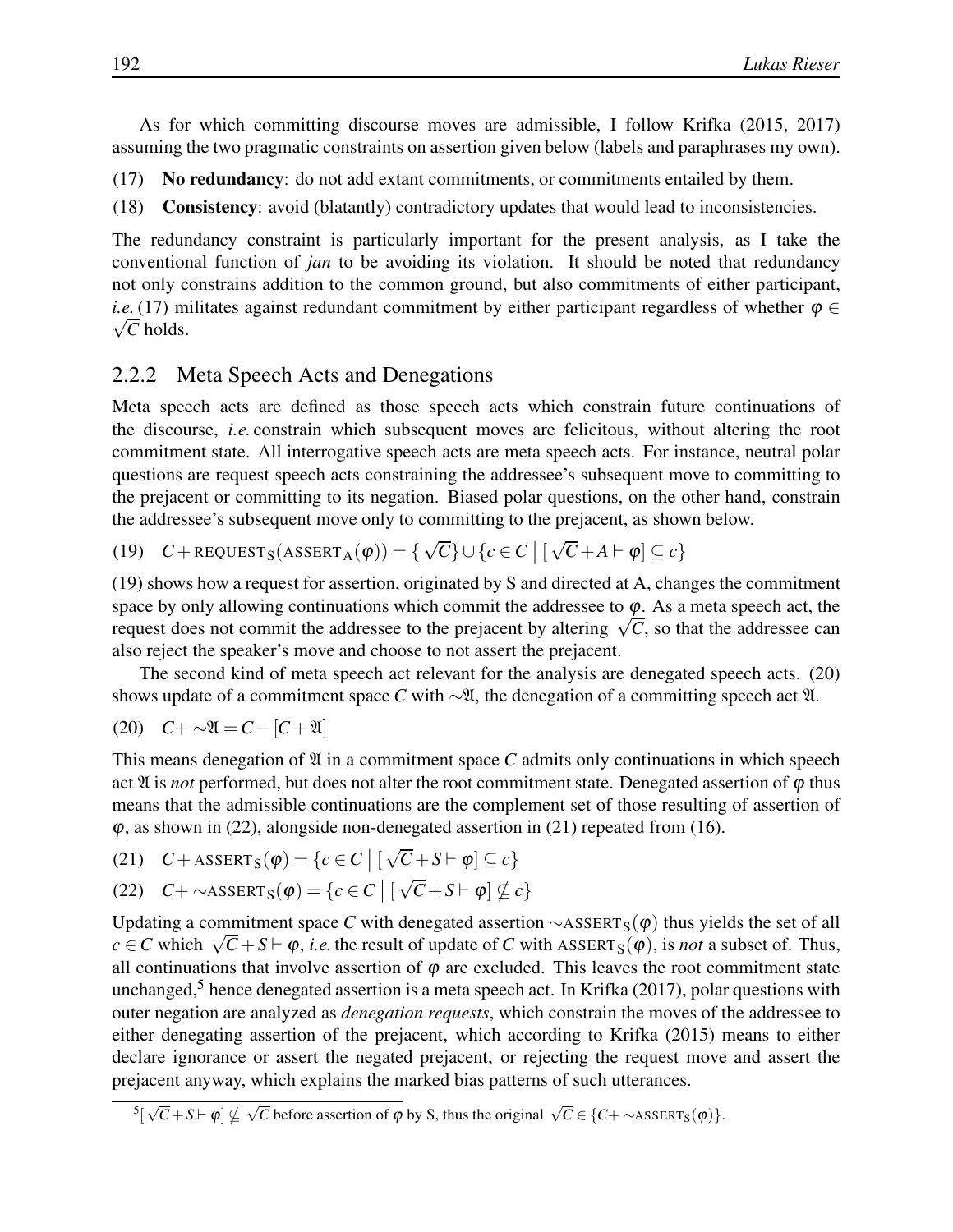I argue that if denegation of assertion can be requested, it should be possible to denegate assertion, too, and analyze *jan*-declaratives precisely in this way: as denegated assertions, albeit in a weaker version than assumed by Krifka for polar questions with outer negation.

## 3 *Jan*-assertions are Denegated Assertions

The analysis I propose for *jan* is that it is a speech act denegation operator that selects for declarative utterances, as shown in (23) and (24).

(23) 
$$
[[jan]] = \lambda \mathfrak{A}.\sim \mathfrak{A}
$$

 $(C4)$   $C + jan(ASSERT_S(\varphi)) = C + \sim ASSENT_S(\varphi)$ 

As mentioned, I take *jan* to be a weak denegation operator that only excludes assertion of  $\varphi$  as the *subsequent move* only, *i.e.* denegation for the current discourse turn, which is an interpretation parallel to that in Cohen and Krifka (2014), but weaker than argued for in Krifka (2015, 2017) for denegation requests. This is necessary to account for *jan* as it neither excludes subsequent assertion of  $\varphi$ , nor, even more importantly, cases in which there is previous speaker commitment to the prejacent proposition, both of which stronger versions potentially exclude.

This is not to say, however, that the stronger version Krifka assumes is not the right choice for denegation requests to account for polar questions with outer negation in English — indeed, Sudo (2013) observes that polar questions with outer negation show different bias patterns in English and in Japanese. Concretely, they tolerate positive evidence in Japanese, but not in English, which is compatible with the assumption that denegation is stronger in English, effectively excluding commitment to the prejacent, whereas in Japanese, denegation primarily functions to prevent violation of pragmatic constraints on assertion where there is previous commitment to the prejacent, as I propose *jan*-declaratives do.

### 3.1 The Function of Denegated Assertion in Japanese

Denegated assertion is a more marked speech act than a denegation request. The speaker of a denegation request proffers the prejacent while constraining the subsequent moves of the addressee, which the addressee can either accept and not assert the prejacent, or reject and assert the prejacent anyway. The speaker of a denegated assertion, on the other hand, proffers the prejacent while restricting *her own* subsequent move, which would make asserting the prejacent contradictory, as it would mean rejecting her own initial move. At the same time, the speaker neither chooses to assert the negated prejacent, nor to ask a question to find out what the addressee knows about the prejacent. This makes denegated assertion a rather marked choice, which I suggest in the case of *jan*-declaratives serves to indicate that the speaker is *already committed* to the prejacent and can thus not felicitously assert it, but has reason to bring it up anyway.

As (weak) denegated assertions, *jan*-declaratives have such a communicative effect — they allow to bring up (or proffer)  $\varphi$  while avoiding violation of redundancy (and/or consistency), as this table of felicity of assertion and denegated assertion with previous speaker commitment shows:

|                                                |                                | $C + ASBERT_S(\varphi)$ $C + \sim ASBERT_S(\varphi)$ |
|------------------------------------------------|--------------------------------|------------------------------------------------------|
| No Redundancy: $S \vdash \varphi \in \sqrt{C}$ |                                |                                                      |
| <b>Consistency:</b>                            | $S\vdash \neg \phi\in \sqrt C$ |                                                      |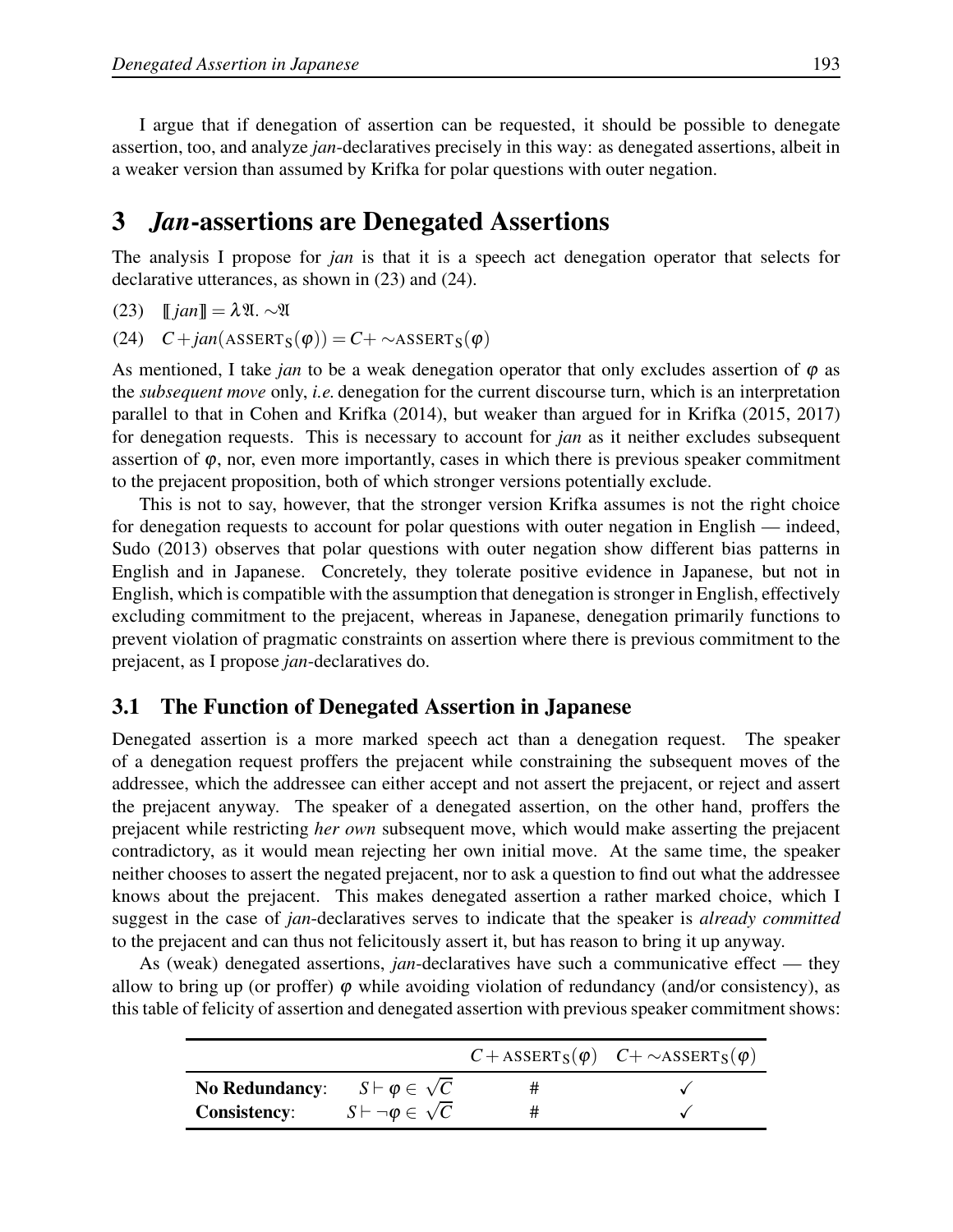This is to say that the pragmatic constraints militate against asserting propositions that are settled in the sense of the speaker being previously committed to either the prejacent or its negation. This includes cases in which the prejacent is part of the mutually accepted propositions, that is  $\varphi \in \sqrt{C}$ which I take to entail  $S \vdash \varphi \in \sqrt{C}$ . Denegated assertion, on the other hand, does not violate either constraint as the proposition is not asserted, but proffered in the sense of being brought up without commitment, *i.e.* without changing the root commitment state.

Summing up, I propose that *jan*-declaratives are denegated assertions, which are felicitous in utterance situations where plain assertions would violate either the redundancy or the consistency constraint. I further propose that whta *jan*-declaratives conventionally circumvent is the redundancy constraint, thus proffering their prejacent while conveying there is previous speaker commitment, *i.e.* that the prejacent is good as asserted, satisfying the desideratum in (11).

### 3.2 Explaining the Uses of *Jan*

Below, I show how the analysis of *jan* proposed above accounts for its uses discussed in section 1, before introducing additional data that lends it further support, in particular confirming the prediction that *jan* is licensed by speaker commitment only as well as by mutually accepted propositions that have entered the root commitment state by means other than assertion.

### 3.2.1 The Noticing Use and Denegated Assertion

There are two ways of viewing the role of *jan* on its noticing use with regard to the two pragmatic restrictions on assertion. First, as noticing *jan*-utterances are mirative in that they convey speaker surprise over the observed state of affairs, *jan* could be thought of as indicating that due to previous commitment contrary to observation, the consistency constraint prevents speaker commitment to the prejacent and thus felicitous assertion. However, as *jan* on its noticing use intuitively indicates that the speaker has accepted the truth of the prejacent based on the observation made, the second option is to assume that the prejacent is already accepted and that *jan* indicates the redundancy constraint prevents felicitous assertion. The relevant example (25) is repeated from (6).

(*Scenario:* S is opening a box.) (25) S: Nan da, karappo jan. what COP empty *jan* "What's that, it's empty *jan*."

Recall that in a modified scenario in which the speaker opens the box, finds it empty, and then calls out to the addressee to transmit this information, which is a notifying rather than noticing utterance, plain assertion is natural. When *jan* is added to such a notifying example, it conveys that the addressee is aware that the box is empty (or, more precisely, that the speaker assumes this). This can be explained by *jan* avoiding violation of redundancy rather than consistency: the speaker has accepted the prejacent "it's empty" by observation, and assumes that the addressee is aware of this, thus assumes that  $\varphi \in \sqrt{C}$  holds. In the alternative scenario, it is highly implausible to assume that *jan* avoids a violation of consistency, as this would mean that the speaker were still committed to  $\neg \varphi$ , which in turn would predict infelicity of plain assertion, contrary to what can be observed. Thus, assuming that *jan* avoids violation of redundancy, rather than consistency, in both the modified example and the original (25) is the more parsimonious option to account for the noticing use.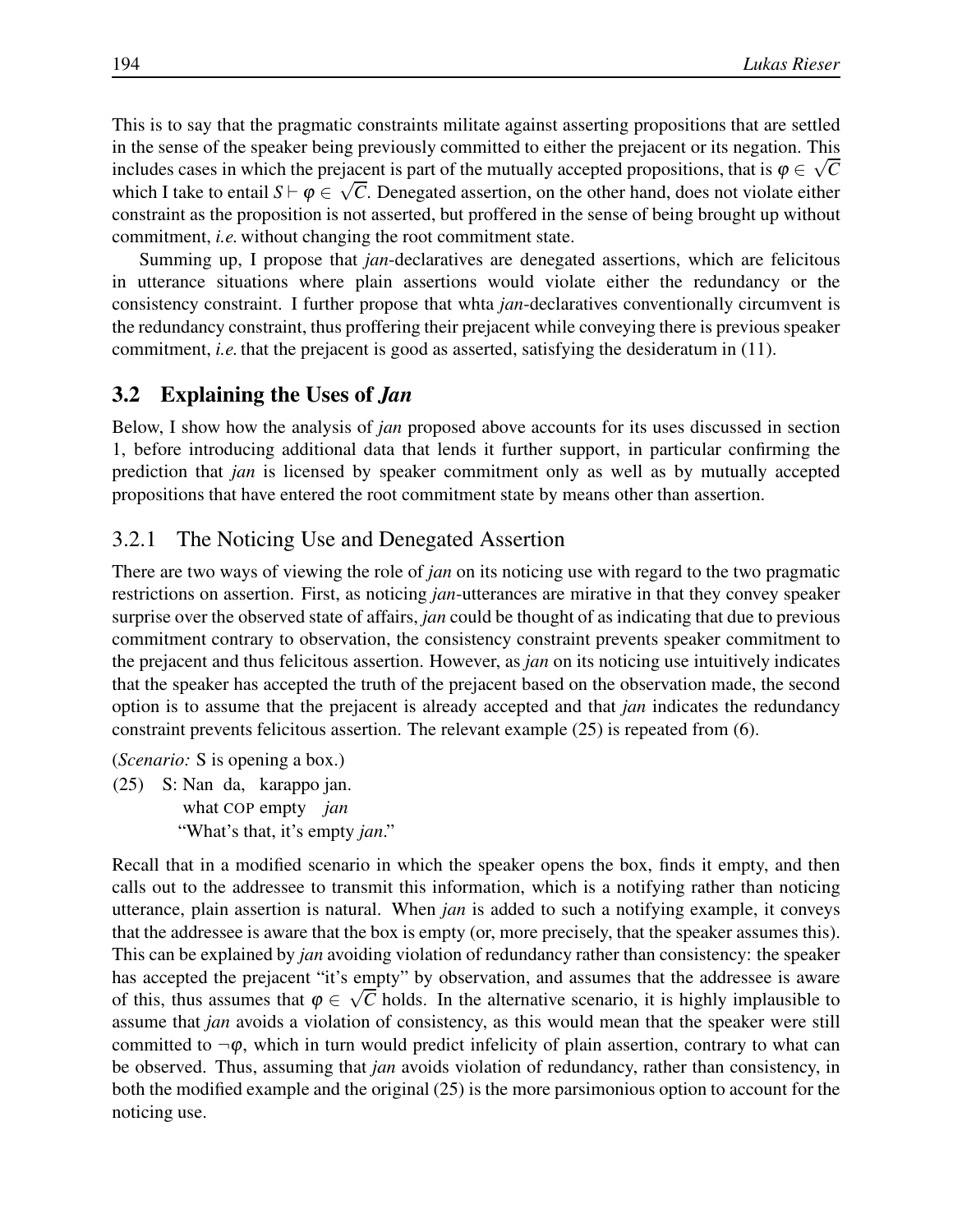Next, recall that the unmodified utterance scenario for (25), according to which the utterance is made in reaction to observation of the prejacent, is constructed so that the utterance is either truly soliloquous as there is no addressee, or non information-transmitting as the addressee is in the same information state as the speaker. This ensures that the prejacent proposition is (mutually) accepted, further supporting the assumption that *jan* circumvents the redundancy constraint. As for the semantic mirativity of noticing *jan*-utterances, I suggest that it is the fact that the prejacent is proffered at all that makes an exclamative interpretation salient, rather than mirativity arising as *jan* circumvents the consistency constraint — if the observation were not surprising or unexpected, there would be no reason to proffer it, therefore denegated assertion is interpreted as exclamative in noticing (but not notifying) utterance situations. In conclusion, avoidance of redundancy can plausibly explain the properties of noticing *jan*, and, as it can account for the other two uses of *jan* discussed below as well, is a more parsimonious explanation than avoidance of consistency.

## 3.2.2 The Confirming Use and Denegated Assertion

The confirming use differs from the noticing use in that it can not possibly be accounted for by contrast with an expectation of the speaker, as no nuance of surprise is mandatorily conveyed. What the confirming and the noticing use have in common is that the speaker is signaling that the prejacent is already accepted, which in the confirming case indicates that the speaker has complied with a confirmation request. The relevant example is repeated below from  $(8)$  as  $(27)$ .

(*Scenario:* A is trying on a jacket.)

- (26) A: This jacket is lovely *daroo*.
- (27) S: Un, nakanaka niat-teru *jan*. yes pretty suit-PROG *jan* "Yeah, suits you pretty well *jan*."

Crucially, A's utterance (26) sets up the context with a *daroo* confirmation request, conveying that A is committed to the prejacent and setting it up for mutual acceptance.<sup>6</sup> The request-for-confirmation utterance situation is thus one in which  $A \vdash \varphi \in \sqrt{C}$  holds, and the speaker's moves are constrained to either complying and asserting  $\varphi$ , or rejecting the speaker's move and thereby denying confirmation. In CSS terms, A's utterance is thus a request speech act REQUEST<sub>S</sub>(ASSERT<sub>A</sub>( $\varphi$ )) also conveying that A is strongly biased towards  $\varphi$ .<sup>7</sup>

When the speaker accepts the addressee's move and confirms  $\varphi$ , addition of *jan* indicates prior speaker commitment, that is  $S \vdash \varphi \in \sqrt{C}$ , thus  $\varphi \in \sqrt{C}$ . Parallel to the noticing use, there is the possibility that speaker has accepted the prejacent based on observation. In this case, *jan* indicating redundancy could convey that the truth of the prejacent is so apparent that it has entered the root commitment state before the speaker's utterance. On the other hand, note that in (27), the affirmative answer particle *un* precedes the *jan*-utterance, which can be interpreted as a

<sup>6</sup>Building on the observations in Moriyama (1992) on *daroo*-confirmations and in Sudo (2013) on rising utterances with *daroo* (there discussed as polar questions with *desho*), I propose in Rieser (to appear) that *daroo*-confirmations are common-ground maximizing utterances that with final rising intonation convey speaker bias towards the addressee believing the prejacent, and with final falling intonation that the speaker is biased towards the prejacent being a shared belief (or part of the common ground).

<sup>&</sup>lt;sup>7</sup>I assume  $\varphi$  to be "the jacket suits A" as this is effectively what A requests confirmation for (or entailed by what A's requests confirmation for), at least from S's perspective, glossing over S's apparent interpretation of A's utterance as an indirect speech act.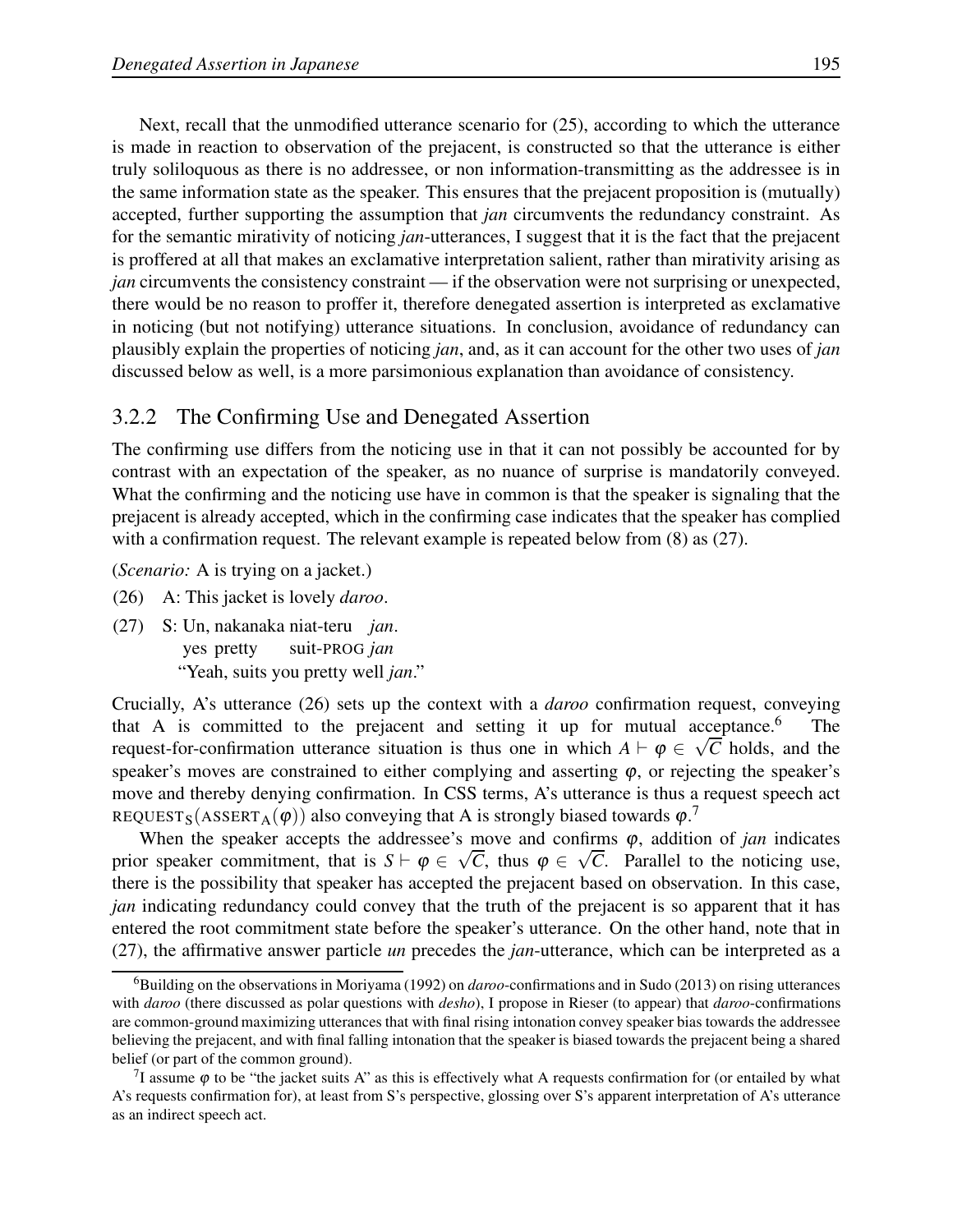signal of acceptance, followed by the *jan*-utterance proffering a prejacent entailed by the accepted proposition. Be it observation in the utterance situation or compliance with A's confirmation request that is the source of  $\varphi$  as a shared commitment, I conclude that *jan* indicating previous (speaker) commitment by circumventing redundancy plausibly accounts for its confirming as well as its noticing use.

### 3.2.3 Denegation and the Reminding Use

On its reminding use, *jan* straightforwardly marks  $\varphi$  as common knowledge in the sense of a proposition that has previously entered the root commitment state. In the relevant example (29), repeated from (10), the speaker proffers this as the addressee has apparently forgotten about  $\varphi$ .

- (28) A: "Why did this come?"
- (29) S: Kimi-ga tanon-da jan. you-NOM order-PST *jan* "You ordered it *jan*."

An explanation based on avoidance of redundancy can be straightforwardly applied here — clearly, the proposition "you ordered it" should be mutually accepted, which means that both speaker and addressee are committed to the prejacent, for all the speaker knows. The prejacent has not entered the root commitment state by linguistic means — rather, the addressee's observable act of ordering has made it a mutually accepted proposition. On it's reminding use, the *jan*-utterance thus proffers the prejacent while circumventing redundancy, precisely as on the other uses.

While (28) suggests that the addressee is no longer aware of  $\varphi$ , it is still plausible that  $\varphi \in \sqrt{C}$ holds, provided that the speaker is correctly remembering the addressee's ordering of the item in question, assuming that commitment is maintained even when it is not active due to the resourceboundedness of agents. Recall, however, that according to the proposed analysis, assertion is infelicitous due to the redundancy constraint even if only the speaker is previously committed to the prejacent. Therefore, prior speaker commitment licenses the use of a *jan*-utterance to proffer the prejacent independent of addressee commitment. To further support this aspect of the analysis, as well as commitment by non-linguistic means, the following section discusses two additional uses of *jan* — one where only the speaker is committed to the prejacent, and one where the prejacent is a shared commitment as it is considered general (world) knowledge by the speaker.

### 3.3 Additional Data

Both uses introduced in this section aim at (re-)establishing the prejacent as common ground in a way similar to the reminding use, but with important differences. On what I label the convincing use, the speaker attempts to convince the addressee of the prejacent, which the addressee is, however, clearly not committed to. On the background-establishing use, the utterance sets the stage for the next move of the speaker, presenting the prejacent as background information, and while the prejacent is not likely to be controversial, there is no salient linguistic or non-linguistic event by which it could have become a shared commitment.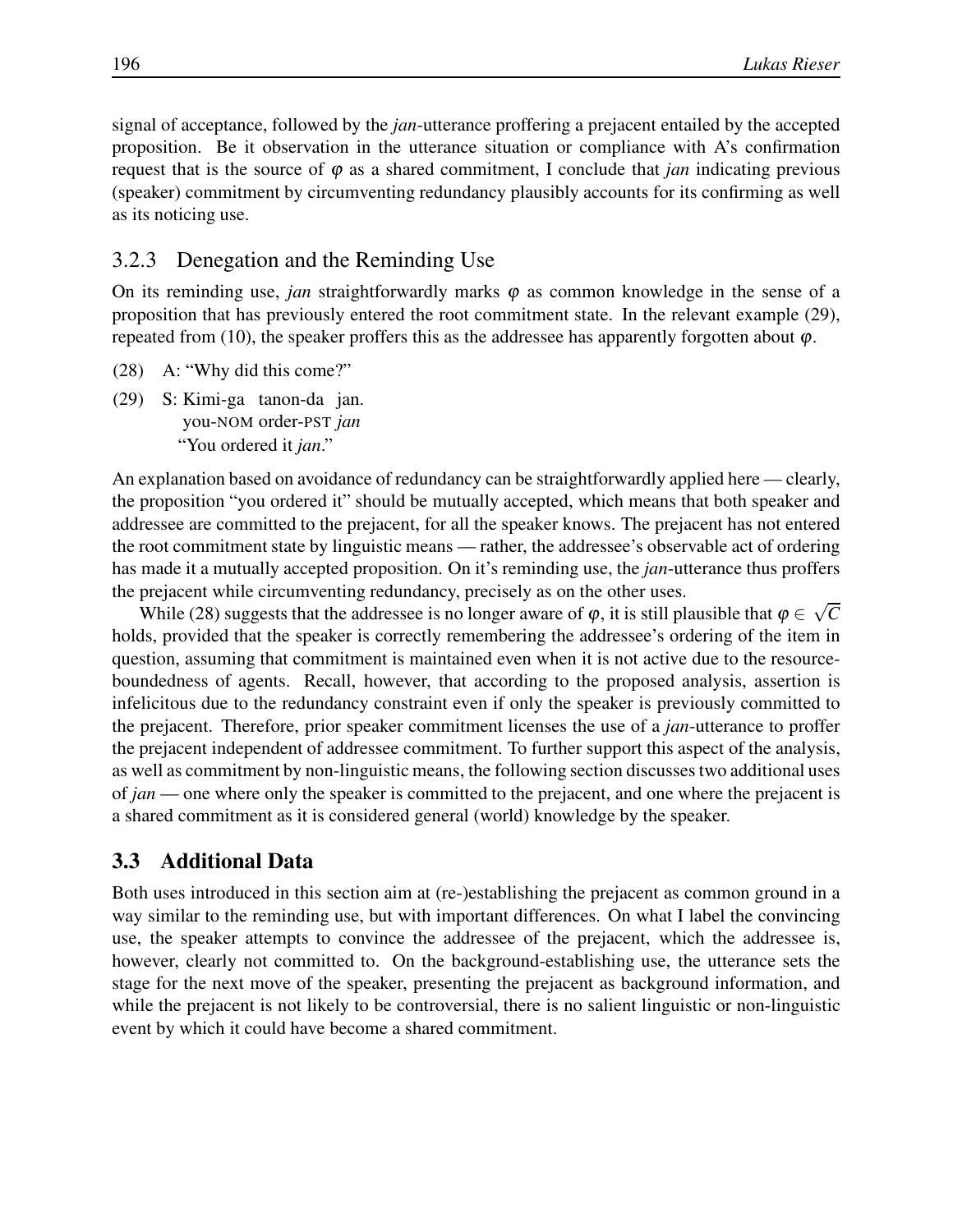## 3.3.1 The Convincing Use and Denegation

Recall that the reminding use is the most compatible with the generalization that *jan* marks shared belief. On its convincing use, however, *jan* is licensed in spite of it being clear from the utterance scenario that the addressee is not, in fact, committed to the prejacent, as illustrated in (30).

(*Scenario:* S disagrees with a preceding assertion by A.)

(30) S: Chigau jan. wrong *jan* "That's wrong *jan*."

In contrast with the reminding use, the prejacent "that's wrong" is clearly not mutually accepted — rather, the utterance conveys that the speaker believes that this *should be* the case. Also, while for instance a version of (30) with the sentence final particle *yo* would be natural as well, only the version with *jan* conveys exasperation, indicating that the speaker might be repeatedly attempting to make the addressee accept the prejacent. This can be explained as follows. The scenario suggests that  $A \vdash \neg \varphi \in \sqrt{C}$  holds, thus  $\varphi \notin \sqrt{C}$ . On this premise, analyzing *jan* as denegation marker straightforwardly predicts the exasperated nuance, as the *jan*-utterance can then only indicate that the speaker is already committed to the truth of the prejacent, that is  $S \vdash \varphi \in \sqrt{C}$ .

I further assume that commitment of the speaker only does not necessarily always stem from previous assertion of  $\varphi$ , however plausible a scenario this is for (30). As the background-establishing use of *jan* discussed below shows, it is sufficient for *jan* to be licensed that the speaker to (more or less reasonably) assume that her own commitment, or shared commitment, to the prejacent is for one reason or another apparent.

## 3.3.2 Denegation and the Background-establishing Use

On what I label the background-establishing use, the source of the prejacent as common knowledge differs from the reminding use, as in (31) where the *jan*-declarative is used to bring up a prejacent that can be considered generally known.

(*Scenario:* S is back from a trip.)

(31) S: Shingapooru-wa atsui jan. Singapore-TOP be\_hot *jan* "Singapore is hot *jan*."

The prejacent can be considered part of the common ground similar to the basic reminding example, as it is plausibly general (world) knowledge that Singapore's climate is hot. The function of the utterance within the discourse is rather different from that of a reminder, however, as there is no previous utterance that the *jan*-declarative is a reaction to. Rather, the prejacent is proffered here in a turn-holding move as background information for whatever (new) information the speaker is about to convey next. Functionally, this use of denegated assertion is close to confirmation requests, which are, as mentioned, a salient use of *janai*(-*ka*) and other less reduced forms of *jan*. With both the background-establishing use of *jan* and confirmation requests, the speaker ensures that the addressee is on the same page — with the difference that denegated assertion requires no reaction from the addressee.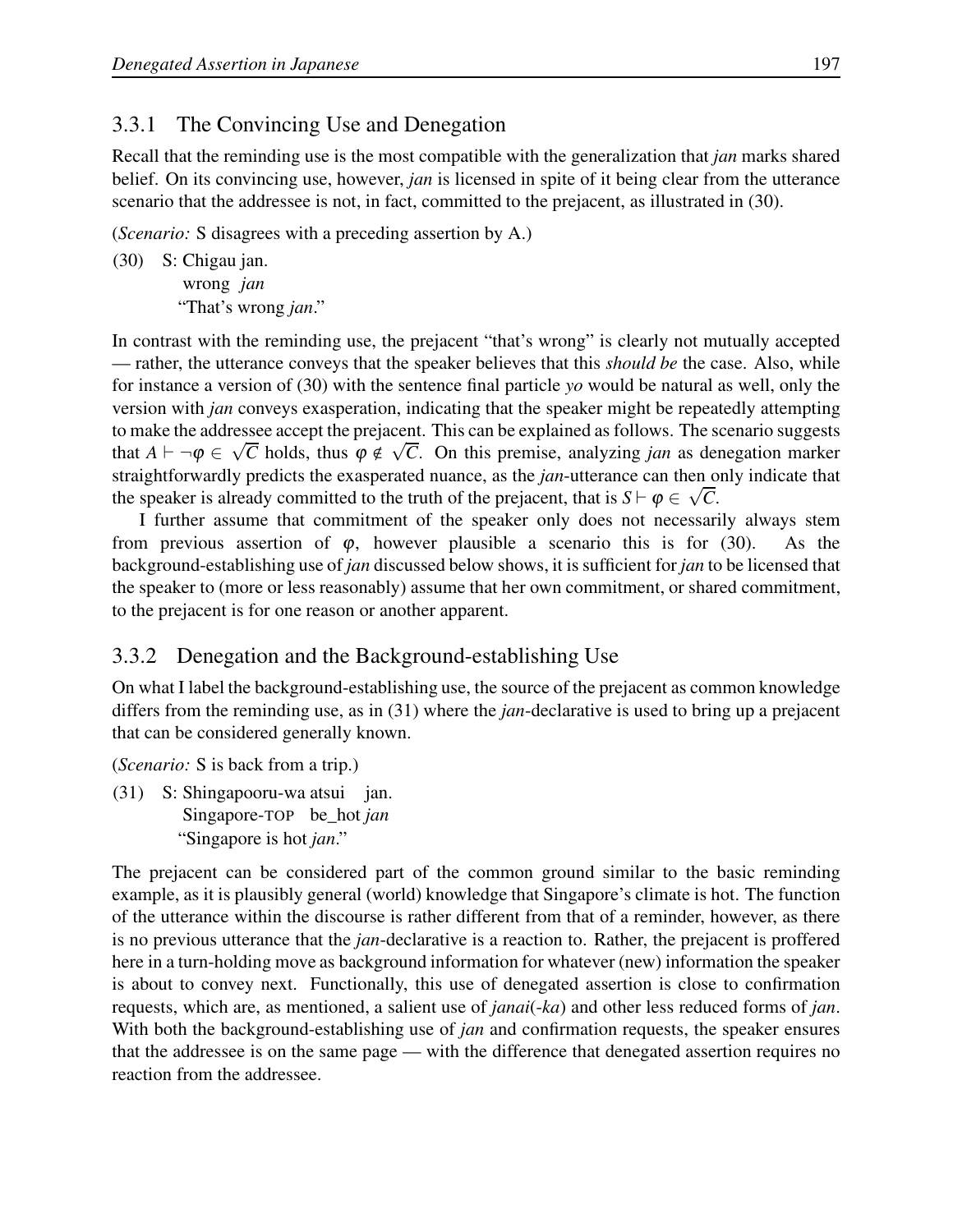On a final note, Wungpradit (2006) observes background-establishing cases in which the prejacent of *jan* is new information not known to the addressee.<sup>8</sup> This leads her to reject the claim made by Adachi (1999) that *jan* marks the prejacent as shared information. I agree in this point, and suggest that what Wungpradit observes can be explained as a case of forced accommodation, that is the speaker is requesting the addressee to treat the prejacent *as if* it were a shared belief. This could suggest that *jan* is developing into a marker of turn taking and backgrounding, a prospect that needs to remain for further research. Either way, the use of *jan* utterances described by Wungpradit is clearly distinct from *janai*(*-ka*) confirmation requests, which can not be used to proffer a proposition only known to the speaker, underlining that an independent analysis of *jan* as a denegation operator is necessary.

## 4 Conclusion and Outlook

I have proposed that *jan*-declaratives are denegated assertions that are conventionally used to avoid violation on the redundancy constraint on assertion that militates against commitment to mutually accepted propositions and such that the speaker is already committed to. This accounts for the uses of *jan* in the empirical scope of this paper as follows.<sup>9</sup>

| Noticing use:         | $\varphi \in \sqrt{C}$ by observation in utterance situation                                                                                                                                                                             |
|-----------------------|------------------------------------------------------------------------------------------------------------------------------------------------------------------------------------------------------------------------------------------|
|                       | <b>Confirming use:</b> $A \vdash \varphi \in \sqrt{C}$ and request for addition of $S \vdash \varphi$ from preceding utterance,<br>$S \vdash \varphi \in \sqrt{C}$ (and thus $\varphi \in \sqrt{C}$ ) by compliance or from observation. |
| <b>Reminding use:</b> | $\varphi \in \sqrt{C}$ by observation before utterance time, or<br>$S \vdash \varphi \in \sqrt{C}$ from previous assertion (convincing), or<br>$\varphi \in \sqrt{C}$ by world knowledge/accommodated (background-establishing).         |

In all cases, *jan* is denegating assertion to circumvent the redundancy constraint while still proffering the prejacent for the respective communicative effects. Analyzing *jan*-utterances as denegated assertions not only makes a unified analysis accounting for various uses possible, but also fills an empirical gap in the application of commitment space semantics.

The most obvious next step is to expand the analysis to other discourse particles in Japanese, as well as in other languages. For instance, the German particle *doch* has uses surprisingly similar to those of *jan*. In Rieser (2017b), I propose an analysis of *doch* based on restrictions on input and output contexts in terms of public beliefs of speaker and addressee — this naturally connects to the present analysis, as public belief independent of the participants' private beliefs can be construed as commitment from assertion. Such connections suggest that reconciling belief-based approaches within dynamic semantics with commitment space semantics can potentially help form a more complete picture of what discourse markers mean and do. Furthermore, as expressions similar to *jan* are expected to exist in languages other than Japanese, the analysis potentially opens a new empirical perspective for the study of denegated assertion and, more generally, the contribution of expressive negation to utterance meaning within formal pragmatics.

<sup>8</sup>She claims that her example "I went on a date to Disneyland *jan*. I'm so happy!" is felicitous even when the addressee has no way of knowing that the event denoted by the *jan*-uttearnce's prejacent took place.

<sup>&</sup>lt;sup>9</sup>Written in commitment space semantics notation as defined in section 2, where S is the speaker, A the addressee,  $\varphi$  the prejacent, ⊢ commitment,  $\sqrt{C}$  the set of commitments at the current stage in the discourse, and the redundancy constraint militates against adding  $S \vdash \varphi$  to  $\sqrt{C}$  when  $S \vdash \varphi \in \sqrt{C}$  or  $\varphi \in \sqrt{C}$ , thus licensing *jan* in these cases.